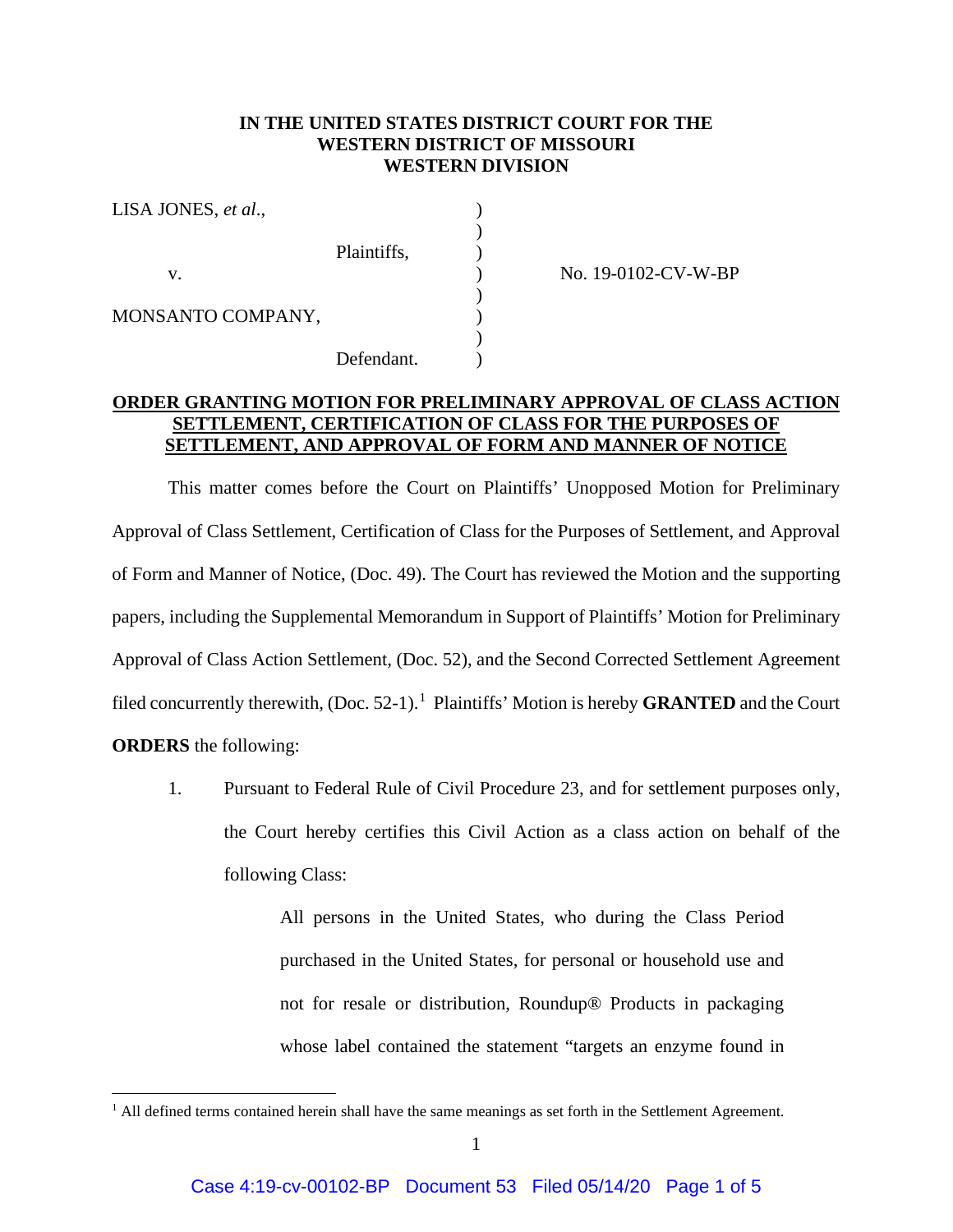plants but not in people or pets" or a substantially similar statement. Any person who previously received a full refund is excluded from the Class definition.

- 2. With respect to the Class, the Court preliminarily finds the prerequisites for a class action under Rules 23(a) and (b)(3) of the Federal Rules of Civil Procedure have been met; in that: (a) the Class is so numerous that joinder of all individual Class Members in the Civil Action is impracticable; (b) there are questions of law and fact common to the Class and those common questions of law and fact predominate over any individual question; (c) the claims of the class representatives are typical of the claims of the Class; (d) the class representatives and Class Counsel will fairly and adequately represent the interests of the Class; and (e) a class action is superior to other available methods for the fair and efficient adjudication of the controversy.
- 3. Pursuant to Rule 23 of the Federal Rules of Civil Procedure, the Court hereby appoints the named Plaintiffs Lisa Jones, Horacio Torres Bonilla, and Kristoffer Yee as the class representatives of the Class.
- 4. Having considered the factors set forth in Rule 23(g) of the Federal Rules of Civil Procedure, the Court hereby appoints Kim E. Richman and Michael L. Baum as Class Counsel to represent the Class.
- 5. The Court hereby preliminarily approves the Second Corrected Settlement Agreement, (Doc. 52-1), and terms and conditions set forth therein, subject to further consideration at the Final Settlement Hearing described below.
- 6. The Court has conducted a preliminary assessment of the fairness, reasonableness, and adequacy of the Second Corrected Settlement Agreement, and hereby finds that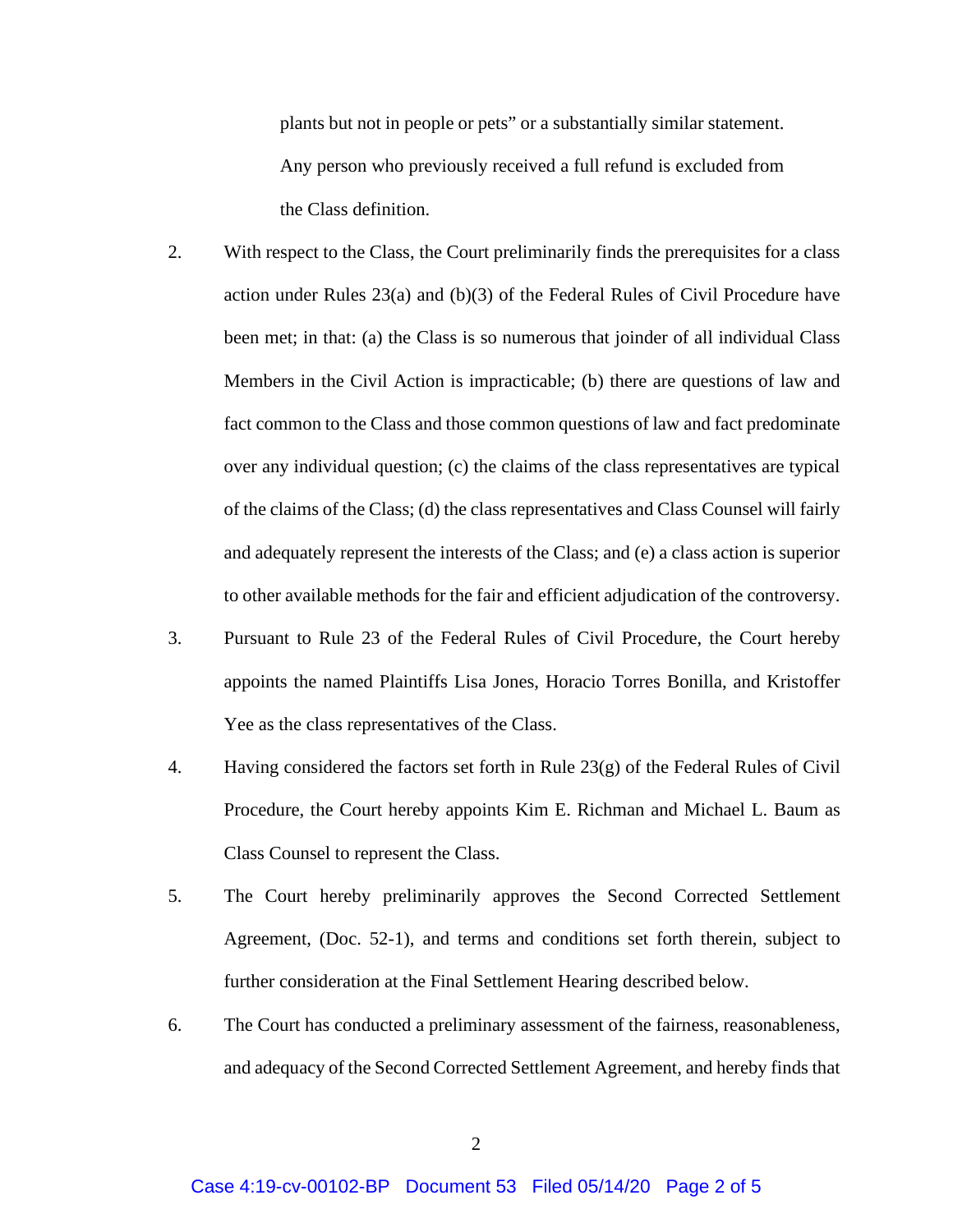the settlement falls within the range of reasonableness meriting possible final approval.

- 7. Pursuant to Rule 23(e) of the Federal Rules of Civil Procedure, the Court will hold a Final Settlement Hearing on **November 9, 2020 at 10:00 a.m., in Courtroom 7A, United States District Court for the Western District of Missouri, 400 East 9th Street, Kansas City, Missouri 64106** for the following purposes:
	- a. Final determination as to whether the Class meets all applicable requirements of Federal Rule of Civil Procedure 23 and, thus, the Class claims should be certified for purposes of effectuating the settlement;
	- b. Determination of whether the proposed settlement of the Civil Action on the terms and conditions provided for in the Second Corrected Settlement Agreement is fair, reasonable, and adequate and should be approved by the Court;
	- c. Consideration of the application of Class Counsel for an award of attorney fees and reimbursement of expenses, as provided for under the Second Corrected Settlement Agreement;
	- d. Consideration of the application of the named Plaintiffs for \$2,500 incentive awards, as referenced in the Second Corrected Settlement Agreement;
	- e. Consideration of whether the Court should enter the Judgment, Final Order, and Decree;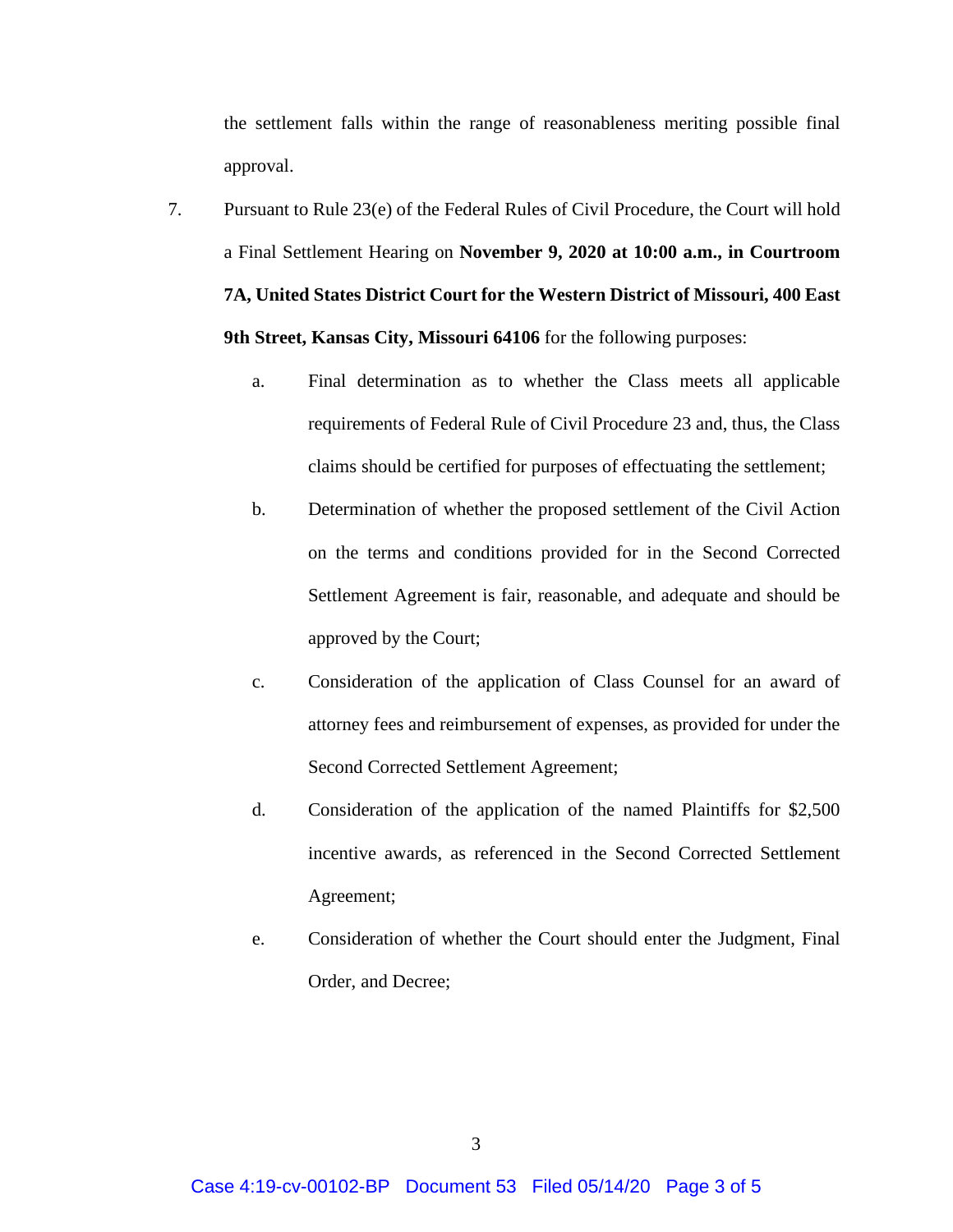- f. Consideration of whether the release by the Settlement Class Members of the Released Claims as set forth in the Second Corrected Settlement Agreement should be provided;
- g. Ruling upon such other matters as the Court may deem just and appropriate.
- 8. The Parties may further modify the Second Corrected Settlement Agreement prior to the Final Settlement Hearing, so long as such modifications do not materially change the terms of the settlement provided thereunder. The Court may approve the Settlement Agreement with such modifications as may be agreed to by the Parties, if appropriate, without further notice to Class Members.
- 9. Class Members must file and serve any objections to the proposed settlement no later than the first business day on or after ten (10) calendar days from the filing of the Motion for Final Approval of the Settlement and Application for Fees, including any memorandum and/or submissions in support of said objection, which deadline will be set forth in the Class Notice.
- 10. All papers in support of the settlement and any application for an award of attorney fees, actual out-of-pocket expenses, and/or class representative incentive awards must be filed with the Court and served at least fourteen (14) days prior to the Final Settlement Hearing.
- 11. The Court approves, as to form and content, the Parties' proposed Notice Plan, with those clarifications included in the Supplemental Declaration of Brandon Schwartz (Doc. 50-5).